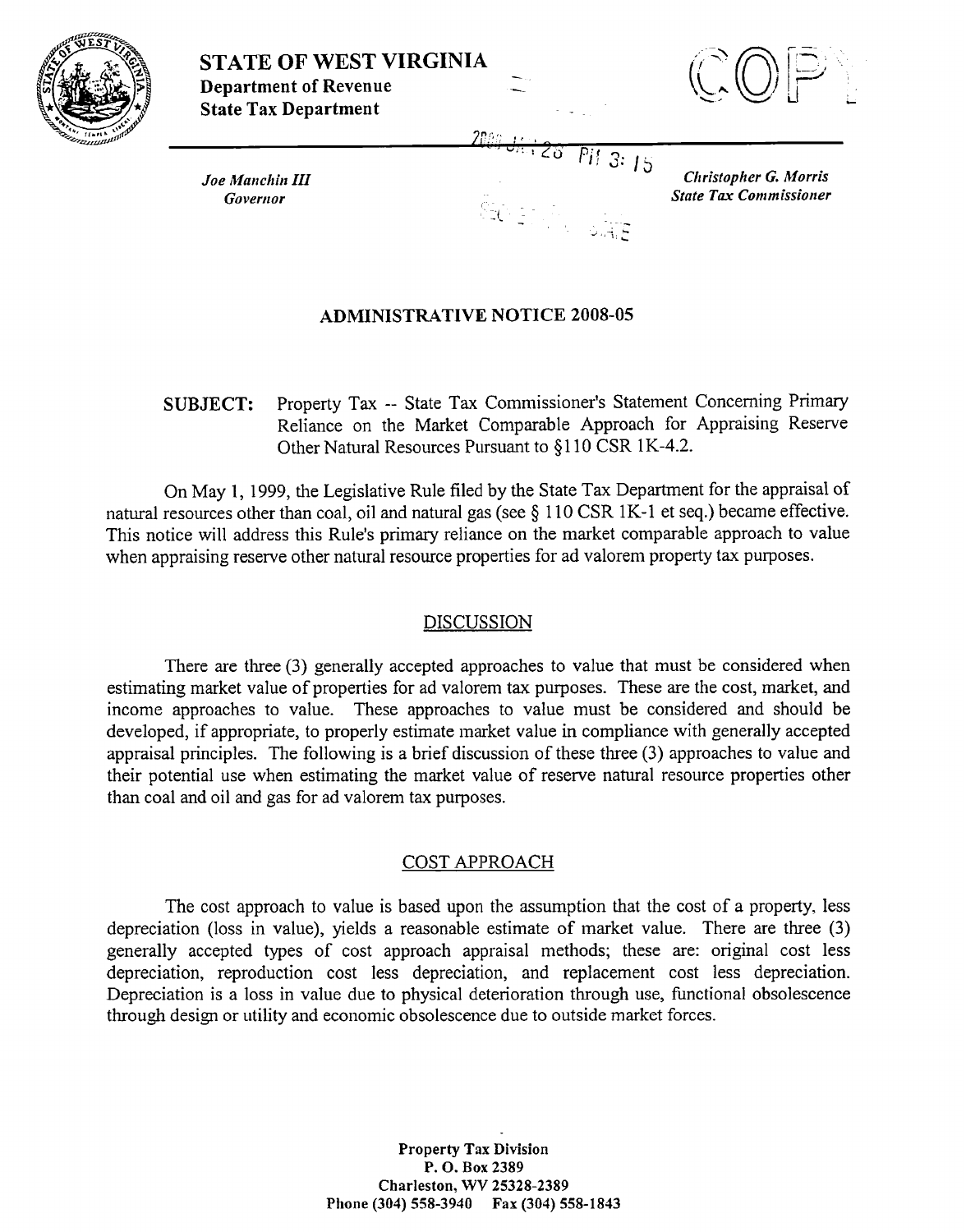## Administrative Notice 2008-05 **Page 2**

÷

Original cost less depreciation is the cost of acquisition of a property less a loss in value due to physical deterioration, functional obsolescence and economic obsolescence. This approach is widely employed in the appraisal of "cost-based" regulated utilities, however it has a limited application when appraising reserve natural resource properties, as many of these types of properties were acquired years ago at substantially less than current market value.

Reproduction cost less depreciation is the cost of reproducing an exact replica of a property less physical deterioration, fimctional obsolescence, and economic obsolescence. This approach is employed in appraising one-of-a-kind properties such as works of art or special purpose properties, an example of which is the State's Capitol Building. Other mineral properties are a nonrenewable natural resource and can therefore not be reproduced. Because of their nonrenewable nature, reserve natural resource properties do not lend themselves to development of a reproduction cost less depreciation appraisal.

Replacement cost less depreciation is the cost of replacing a property with one of like utility less physical deterioration and economic obsolescence. This approach is the most widely used of the three (3) cost approaches to value and is widely employed in the appraisal of commercial and industrial personal property. Replacement cost has limited application, however, in the appraisal of nonrenewable natural resource properties, as the resource cannot, by its nature, be replaced. Because of their nonrenewable nature, reserve natural resource properties do not lend themselves to the development of replacement cost new less depreciation appraisals.

#### INCOME APPROACH

The income approach to value is based upon the assumption that a property is worth the hture income, discounted to present worth, that it will generate for a prospective buyer. The income approach is widely used in the valuation of various types of income producing properties; however, the approach has limited application in valuing properties that do not produce an income stream. Reserve other natural resource properties do not readily produce an income stream and do not therefore readily lend themselves to application of an income approach valuation.

### MARKET APPROACH

The market approach to value is based upon the assumption that the recent selling price of comparable properties, if properly analyzed and adjusted, will yield a reasonable estimate of current market value. Consistent with the above referenced Legislative Rule, the State Tax Department developed a market comparable approach for reserve other mineral properties. The Department has reviewed sales during at least the five (5) calendar years prior to the July 1<sup>st</sup> appraisal date of 2007 in various fashions and has constructed measures of central tendency concerning sales transacted during the aforementioned period of time. These sales have been analyzed according to methods established in § 110 CSR 1K-4.2 for reserve other natural resource properties. The Department published and filed final variables on September 4,2007.